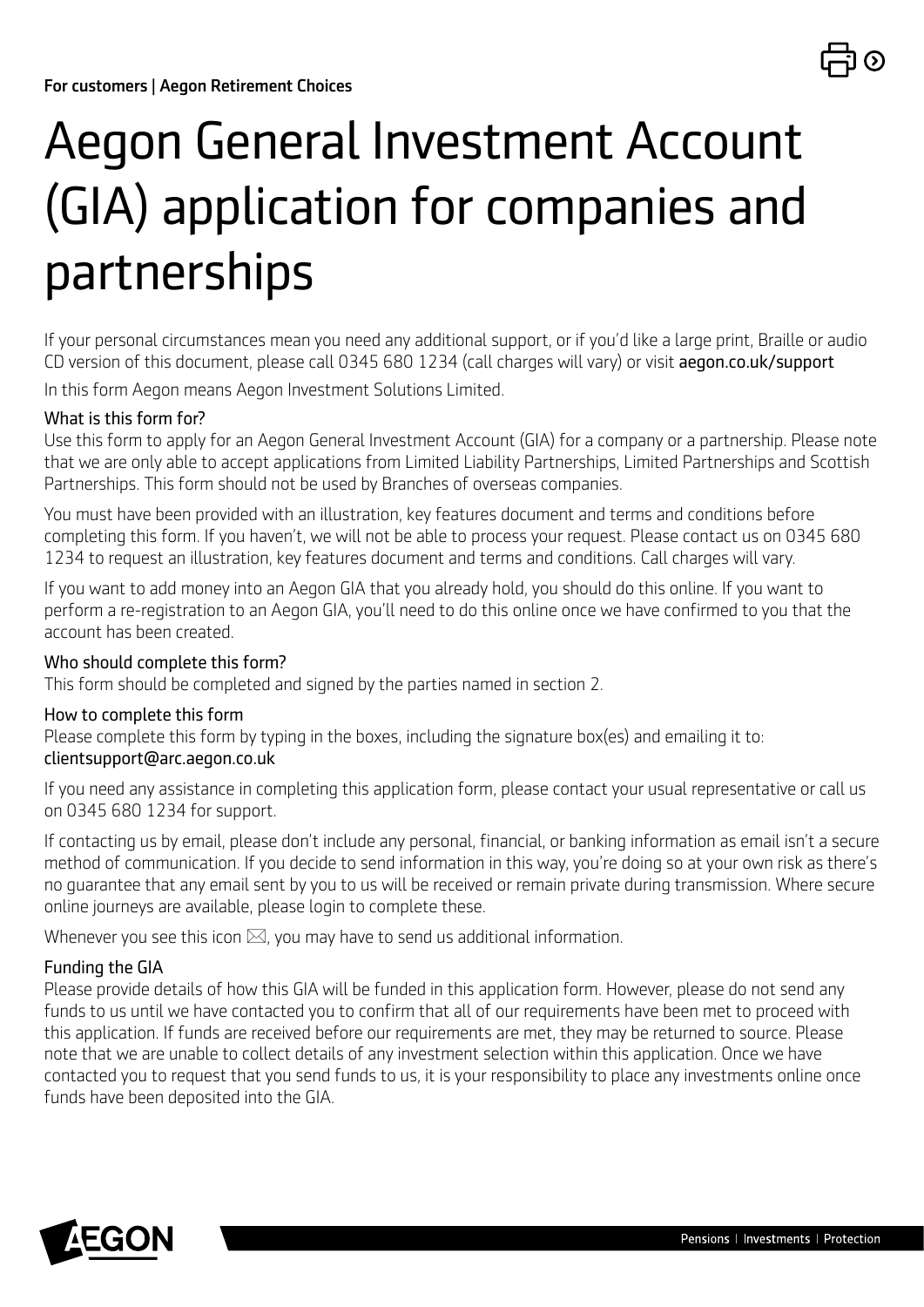

#### Application submission checklist

The following documents should be submitted with the application. Failure to do so will result in delays to the application.

For companies:

Certified copy of the Certificate of Incorporation

Certified evidence of any changes to name

Certified most recent set of company accounts which include details of all directors and shareholders

#### [Entity self-certification declaration](https://www.aegon.co.uk/content/dam/ukpaw/documents/entity-self-certification-declaration.pdf)

For partnerships:

- Certified copy of the Partnership Agreement
- Certified most recent set of partnership accounts

Certified copy of the partnership bank account statement

#### [FATCA/CRS Entity Self Certification Form](https://intermediary.aegon.co.uk/content/dam/common/documents/aegon-platform-entity-self-cert.pdf)

If you disclose information about a third party as part of this application, please make sure that you have their permission and have informed them of the purposes of the collection of this information before doing so.

Aegon will conduct electronic searches of all parties named in this application. Please note that we may require additional information and documentation to enable us to complete anti-money laundering and Know Your Customer due diligence prior to opening the account.

Note that only two directors or partners/members (for LLPs only) are required to sign this application form.

#### Common reasons for application delays

- The directors named in the application don't match the directors named in the most recent set of company accounts.
- Full information is not provided.
- As part of our due diligence, Aegon will check the company registration details held at Companies House. If the information held by Companies House is not up to date, we may not be able to proceed with an application.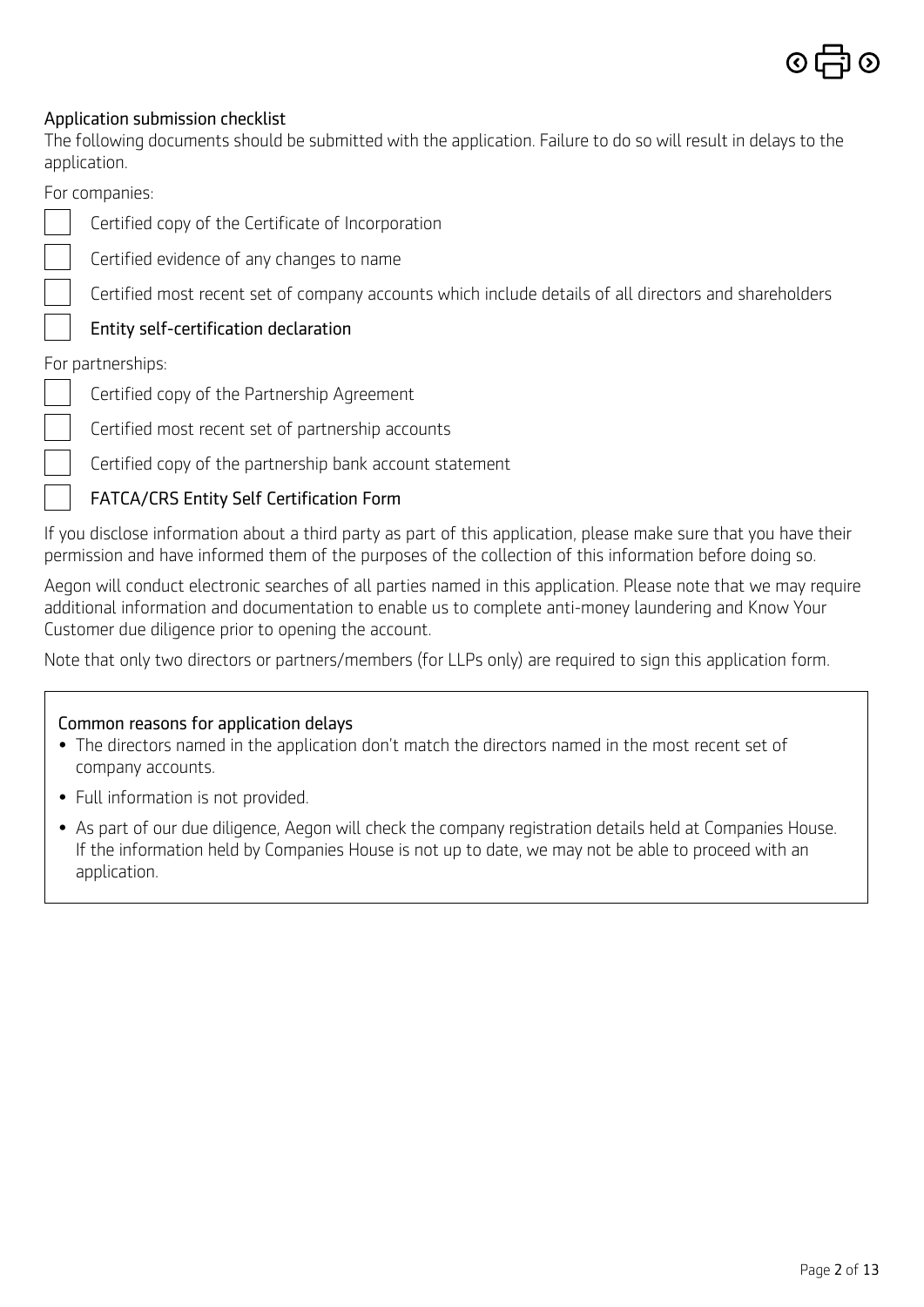### 1. Business details

Full name of business Is the business registered in the UK?  $Yes \mid \cdot \mid No$ If no, we are unfortunately unable to accept this application. Please note that we are unable to accept applications from branches of an overseas company. Is more than 5% of your business carried outside of the UK? Yes | | No Business registration number (if applicable) Registered address of the business inc postcode Postcode Trading address of the business inc postcode (if different) Postcode Please confirm which jurisdiction the business is subject to:

 The law of England, Wales and Northern Ireland

The law of Scotland

We may contact you to ask you for documentary evidence of where the funds you are investing have come from.

Source of funds

Please tell us where the initial investment will be made from.

Source of wealth

Please detail where the investment is being made from (e.g. capital reserve, retained profit).

Business turnover in last financial year

Nature of business

Please provide details of business activity including details of any overseas countries where more than 5% of sales are generated.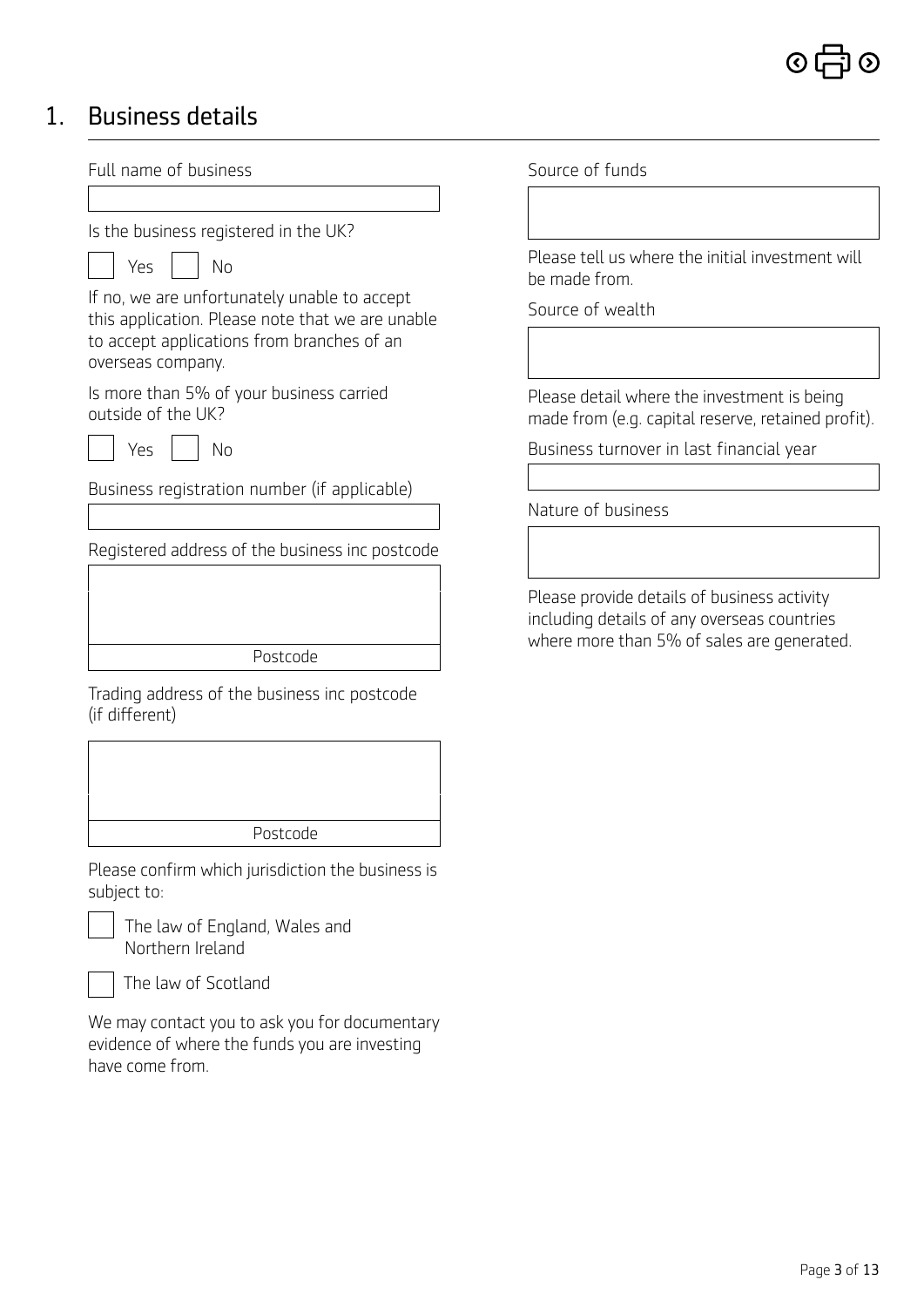### 1. Business details continued

#### 1.1. Contact details

Contact full name

Contact telephone number

Contact email address

Correspondence address inc postcode

Postcode

We'll use your email address to contact you about your plan. We might also use it to keep you informed about our products and services but only where you've consented to this.

Did you get advice before completing this form?

We confirm that we have been provided with an illustration, key features document and terms and conditions before completing this form.



If no, we are unfortunately unable to accept this application.

Who should we contact if we have any queries about this application?

 Adviser listed in section 5 The contact listed in section 1.1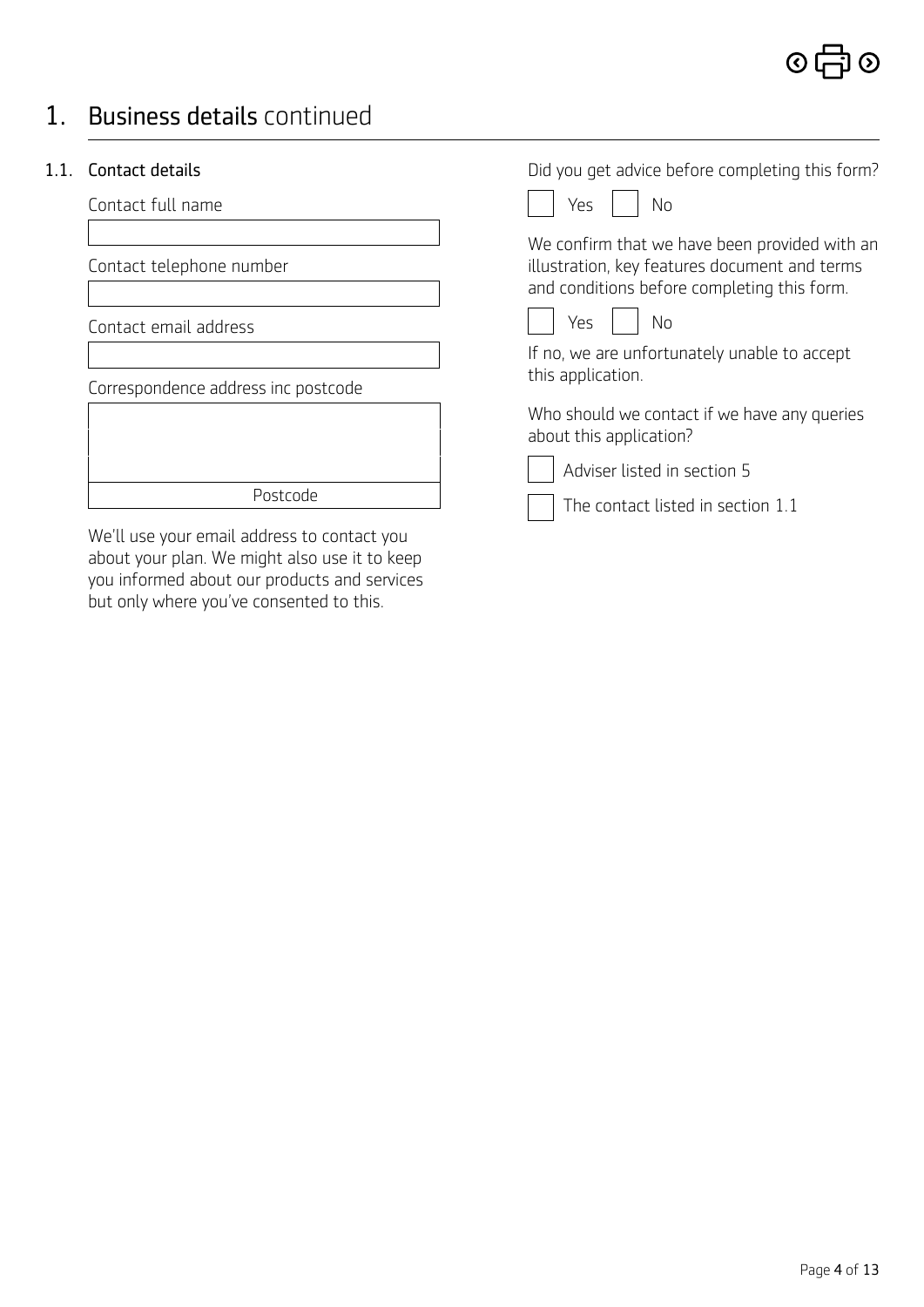### 2. Directors or Partners/Members details

Please provide full details of all directors or partners/members of the business named in section 1.

If any of the partners or members of the partnership are a limited company, please provide details of the directors of the limited company below making sure the correct box is ticked so that we can identify them. Please also complete section 3 detailing the shareholders of the limited company.

| Full name                                                | Full name                                                              |
|----------------------------------------------------------|------------------------------------------------------------------------|
|                                                          |                                                                        |
| Residential address inc postcode                         | Residential address inc postcode                                       |
|                                                          |                                                                        |
|                                                          |                                                                        |
|                                                          |                                                                        |
| Postcode                                                 | Postcode                                                               |
| Date of birth                                            | Date of birth                                                          |
| Y<br>Y<br>$\Box$<br>$\mathbb M$<br>Y<br>Y<br>M<br>$\Box$ | Y.<br>Y<br>$\Box$<br>$\mathbb M$<br>$\mathbb M$<br>$\forall$<br>Y<br>D |
| Nationality                                              | Nationality                                                            |
|                                                          |                                                                        |
| Director                                                 | Director                                                               |
| Partner/Member                                           | Partner/Member                                                         |
| Full name                                                | Full name                                                              |
|                                                          |                                                                        |
| Residential address inc postcode                         | Residential address inc postcode                                       |
|                                                          |                                                                        |
|                                                          |                                                                        |
|                                                          |                                                                        |
|                                                          |                                                                        |
| Postcode                                                 | Postcode                                                               |
| Date of birth                                            | Date of birth                                                          |
| Y<br>Υ<br>Y<br>Y<br>M<br>M                               | Y<br>Y<br>Y<br>Y<br>M<br>M<br>D                                        |
| Nationality                                              | Nationality                                                            |
|                                                          |                                                                        |
| Director                                                 | Director                                                               |

 $\odot$   $\vdash$ 

จิ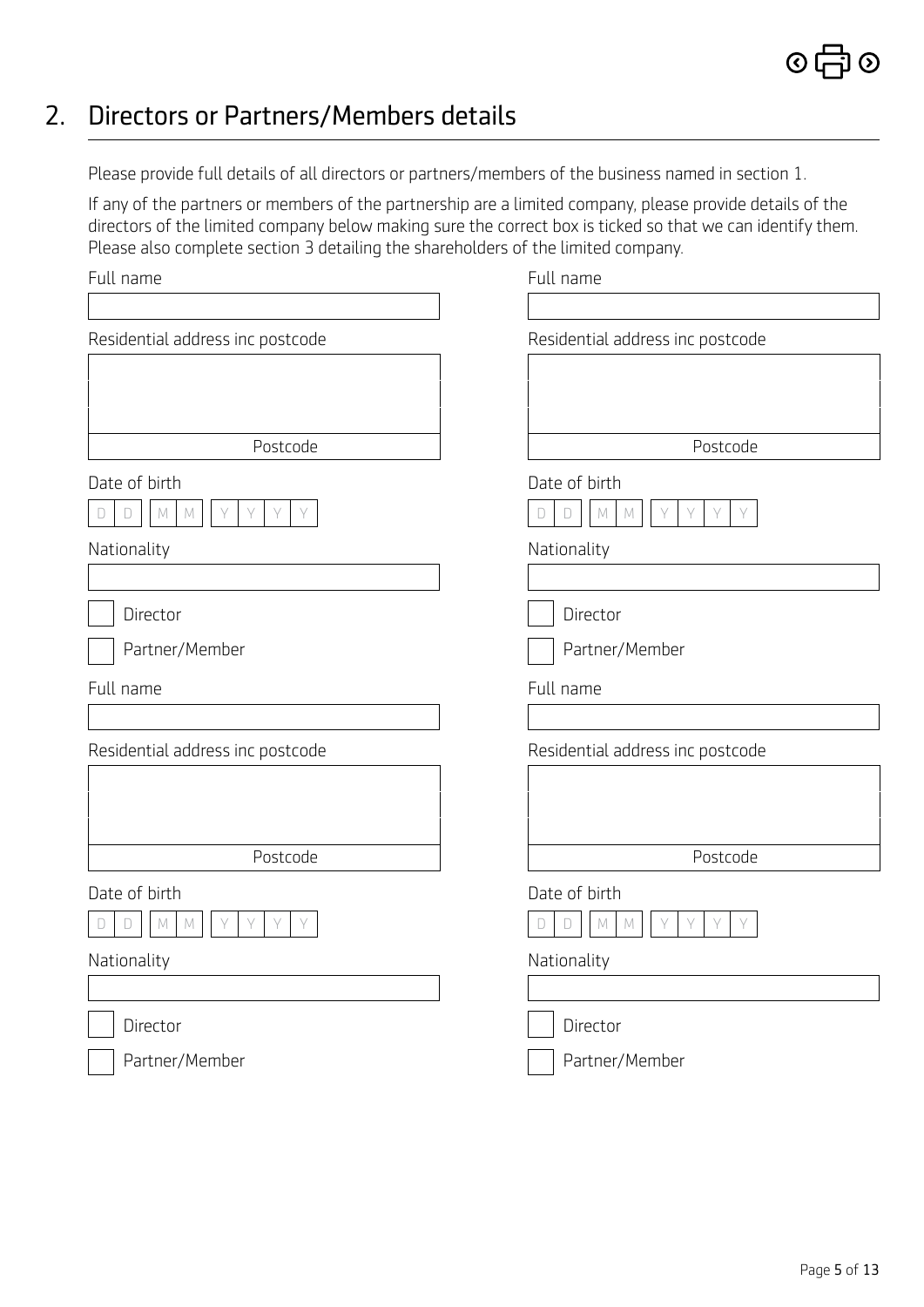### 2. Directors or Partners/Members details continued

| Full name                                                     | Full name                                                   |
|---------------------------------------------------------------|-------------------------------------------------------------|
| Residential address inc postcode                              | Residential address inc postcode                            |
| Postcode                                                      | Postcode                                                    |
| Date of birth<br>$\forall$<br>Y<br>M<br>$\Box$<br>M<br>Υ<br>Y | Date of birth<br>$\mathbb{M}$<br>Y<br>D<br>Υ<br>Y<br>M<br>D |
| Nationality                                                   | Nationality                                                 |
| Director                                                      | Director                                                    |
| Partner/Member                                                | Partner/Member                                              |
| Full name                                                     | Full name                                                   |
| Residential address inc postcode                              | Residential address inc postcode                            |
| Postcode                                                      | Postcode                                                    |
| Date of birth<br>Υ<br>Υ<br>М<br>Υ<br>M                        | Date of birth<br>Υ<br>M<br>M<br>D                           |
| Nationality                                                   | Nationality                                                 |
| Director                                                      | Director                                                    |
| Partner/Member                                                | Partner/Member                                              |
|                                                               | If required, please provide details of any                  |

additional parties on a separate sheet.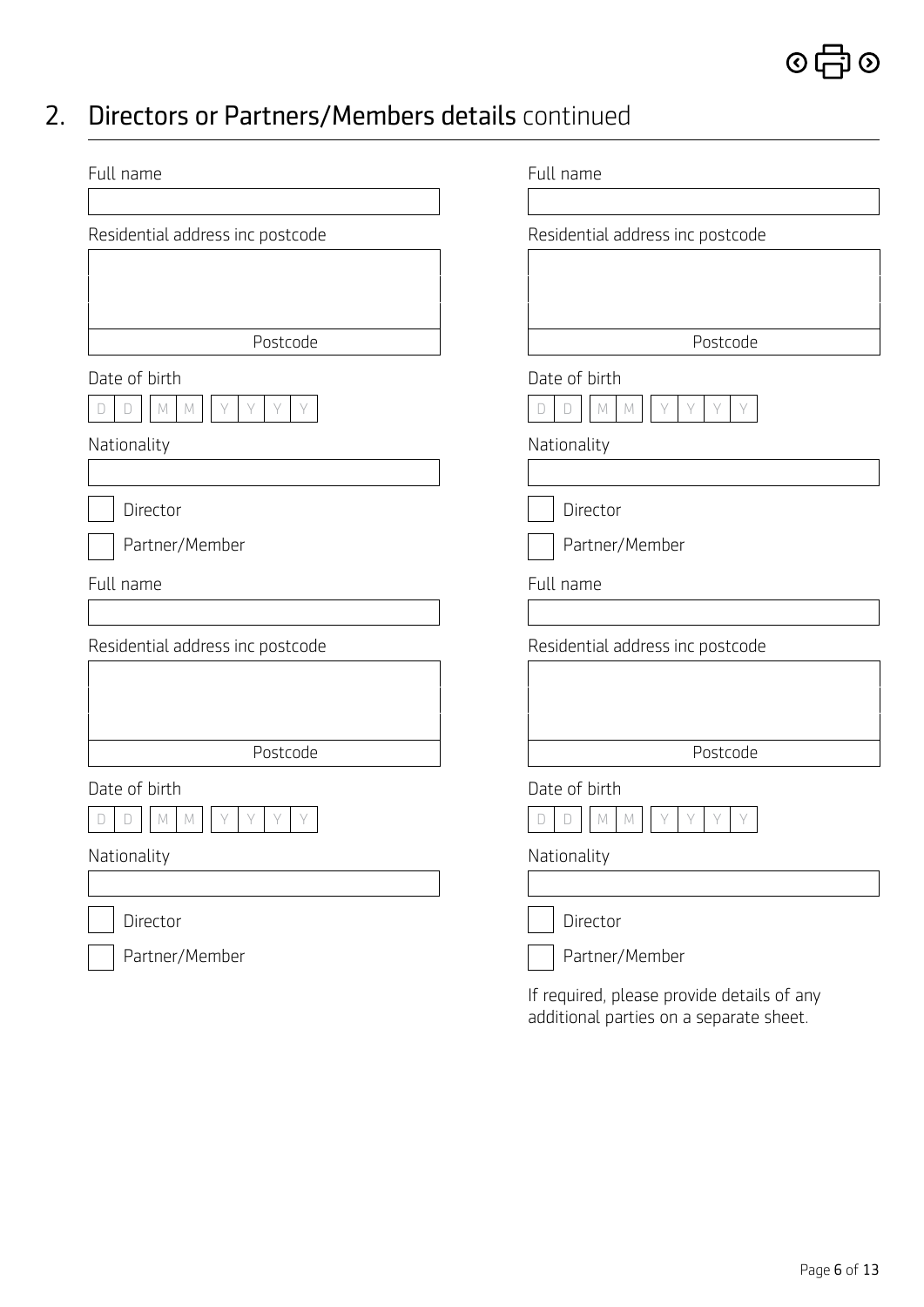### 3. Shareholder details

We require details of all shareholders of the business who have a shareholding of 25% or more. This section is not required for completion when applying on behalf of a Partnership, unless any of the partners or members are a limited company.

| Full name                                                               | Full name                                                                            |
|-------------------------------------------------------------------------|--------------------------------------------------------------------------------------|
| Residential address inc postcode                                        | Residential address inc postcode                                                     |
| Postcode                                                                | Postcode                                                                             |
| Date of birth<br>Y<br>Y<br>Y<br>M<br>D<br>M                             | Date of birth<br>Y<br>$M_{\odot}$<br>Υ<br>Y<br>D<br>D<br>M                           |
| Nationality                                                             | Nationality                                                                          |
| Full name                                                               | Full name                                                                            |
| Residential address inc postcode                                        | Residential address inc postcode                                                     |
| Postcode                                                                | Postcode                                                                             |
| Date of birth<br>Y<br>Y<br>Y<br>$\forall$<br>$\mathbb M$<br>M<br>D<br>D | Date of birth<br>$\forall$<br>$\mathbb M$<br>Y<br>$\forall$<br>$\Box$<br>M<br>Y<br>D |
| Nationality                                                             | Nationality                                                                          |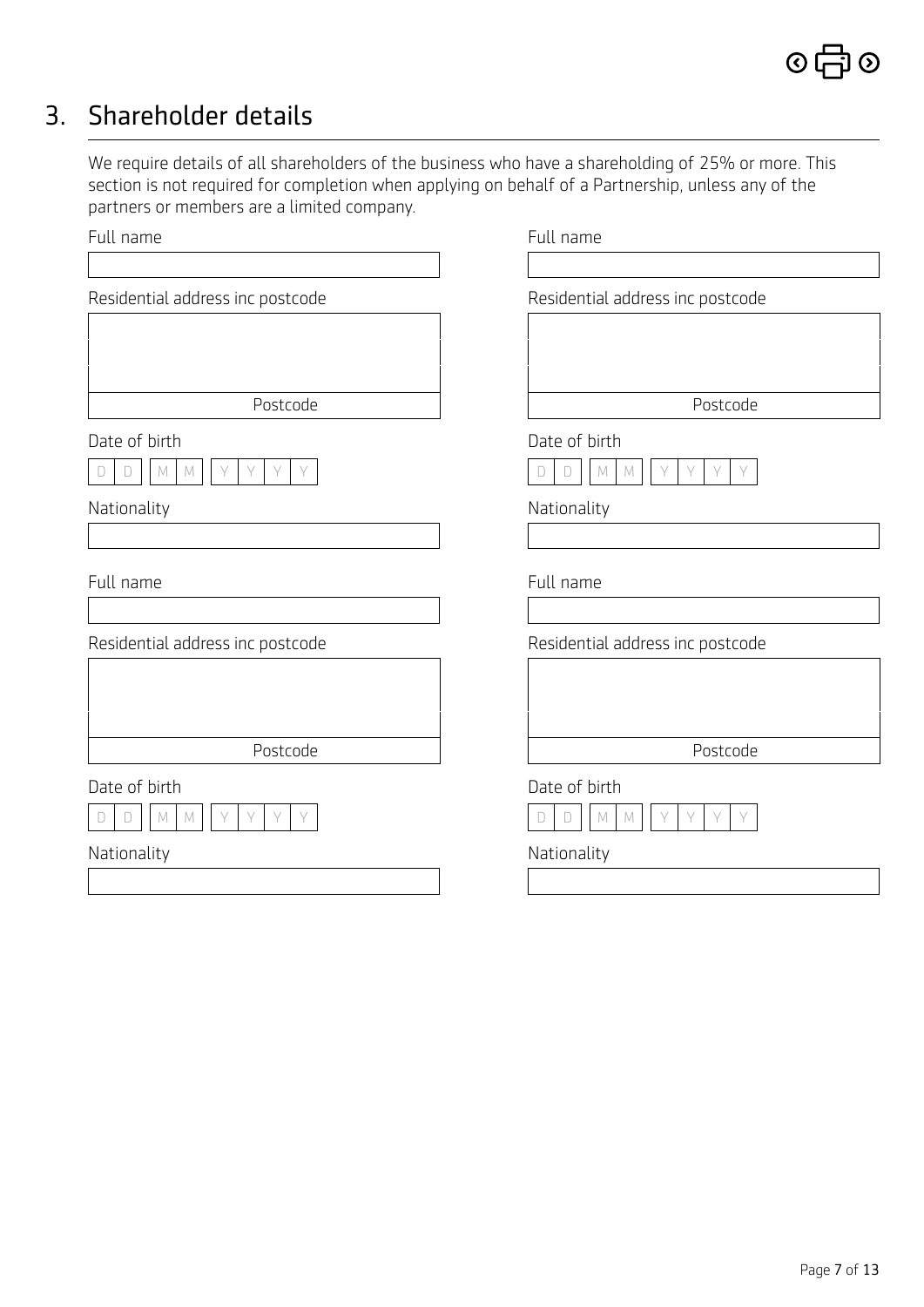

### 3. Shareholder details continued

If any shareholders who have a shareholding of 25% or more are a company, please provide their details.

Company name

Company registration number

Registered address inc postcode

Postcode

Correspondence address in postcode if different to registered address

| Postcode |  |
|----------|--|

Company name

Company registration number

Registered address inc postcode

Postcode

Correspondence address in postcode if different to registered address

Postcode

If required, please provide details of any additional shareholders on a separate sheet. In order to comply with anti-money laundering regulations, if the company named in section 1 has a complex structure, please provide a certified copy of the organisational structure detailing the beneficial owner.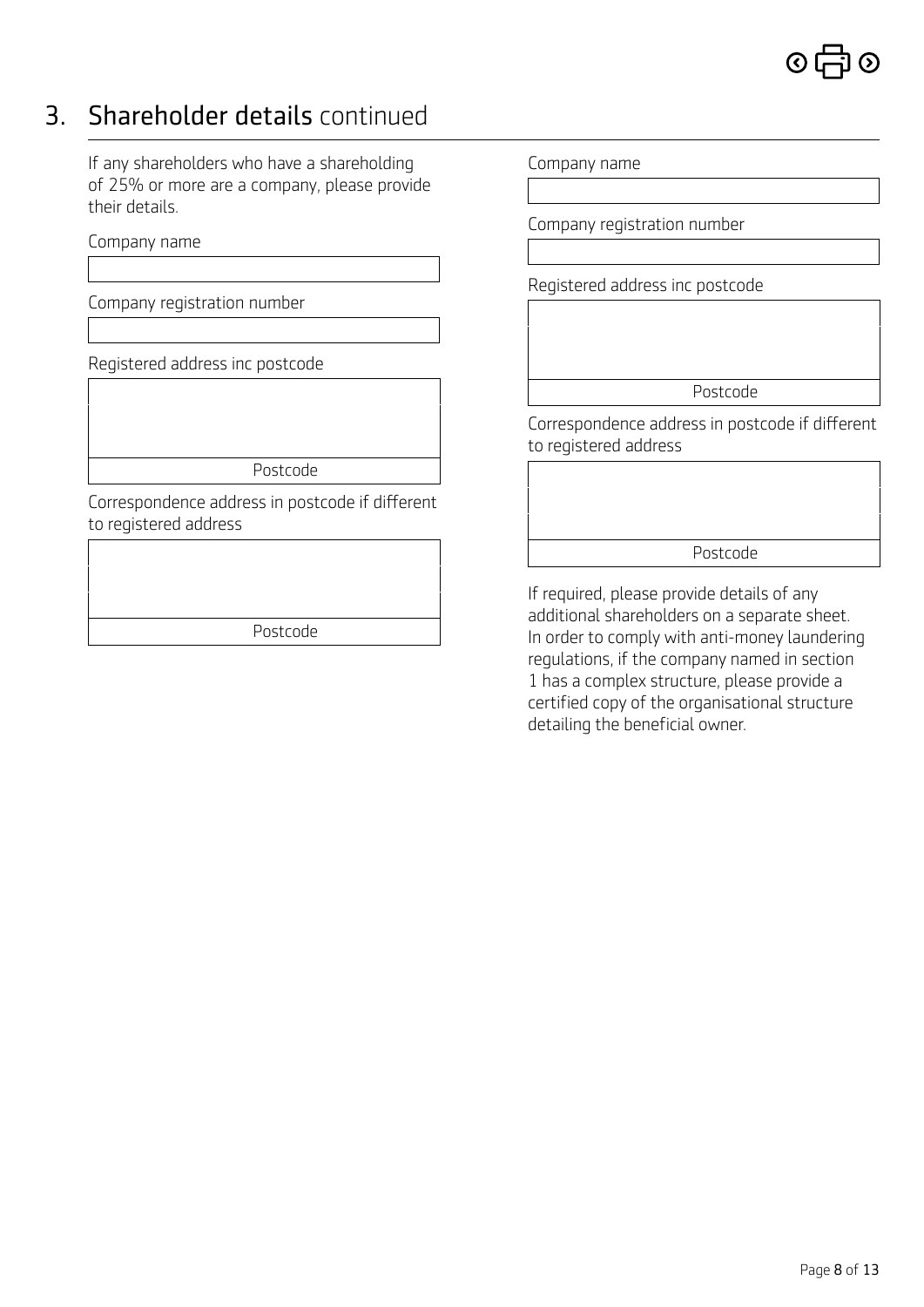### 4. Funding the investment

#### 4.1 Funding information

Please do not send any funds to us until we have contacted you to confirm that all of our requirements have been met to proceed with this application. If funds are received before our requirements are met, they may be returned to source.

How will you be funding the investment into the Aegon GIA?

Cheque, single payment amount £ Monthly Direct Debit, regular payment amount £ Bank transfer, regular payment amount £

For a bank transfer, you can find our bank details along with your illustration.

We may contact you to ask you for documentary evidence of where the funds you are investing have come from.

Please note that we are unable to collect details of any investment selection within this application. Once we have contacted you to request that you send funds to us, it is your responsibility to place any investments online once funds have been deposited into the GIA.

### 5. Adviser details (adviser use only)

#### Adviser name

Adviser name

Firm name

Please note that we are unable to collect details of any adviser charges payable within this application. Once we have contacted you to request that you send funds to us, it is the responsibility of the adviser to set up any adviser charges via our website.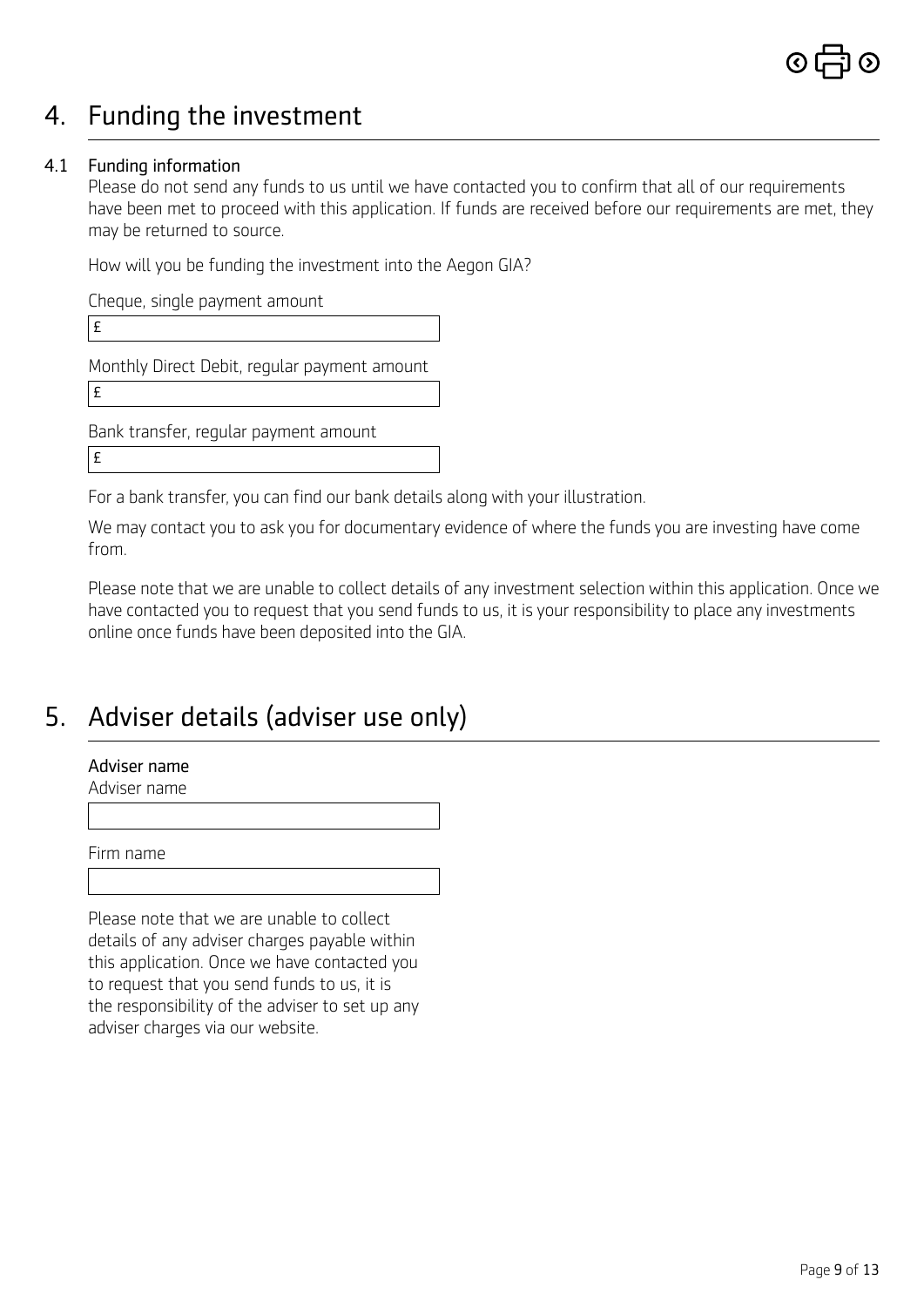### 6. How we treat your personal information

If information about a third party is disclosed as part of this application, please ensure that you have their permission and have informed them of the purposes of the collection of this information before doing so.

Here at Aegon, we're committed to protecting and respecting your privacy. We collect your personal information so that we can verify your identity, set up your plan and provide ongoing administration. We need this information to carry out our obligations and to provide you with the products and services under the terms of your contract with us. Without it, we wouldn't be able to provide you with a plan.

As part of our administration process, we work with carefully selected service providers (in other words suppliers) that carry out certain functions on our behalf. We only share the appropriate level of personal information necessary to enable our suppliers to carry out their services and they need to keep the information safe and protected at all times. Our suppliers must only act on our instructions and can't use your personal information for their own purposes.

The personal information we collect may be transferred to, and stored at a destination outside the European Economic Area (EEA). This could be to other companies within the Aegon Group or to our service providers. Where any such processing takes place, appropriate controls are in place to make sure your information is protected.

We may disclose your information to licensed credit reference and/or fraud prevention agencies to help make financial or insurance proposals and claims decisions (this will be during the application or enrolment process and on an ongoing basis), for you and anyone you're linked with financially or other members of your household. Our enquiries or searches may be recorded.

You can find more information on how we use and share your personal information, including how long we keep it and details of your rights at [aegon.co.uk/support/faq/privacy.html](http://www.aegon.co.uk/support/faq/privacy.html) or by contacting us to request a copy.

We'd like to keep you up-to-date with information about our news, products and services. If you'd like to hear more from us, please tick the relevant box below.

By ticking the box(es), you're consenting to receiving marketing messages in this way from us. You can change your mind and unsubscribe at any time simply by contacting us. For more information on how to do this go to [aegon.co.uk/support/faq/privacy.html](http://www.aegon.co.uk/support/faq/privacy.html)

We won't pass your information to other companies outside of the Aegon Group for marketing purposes.

| Mail  |
|-------|
| Phone |
| SMS   |
| Email |

The party receiving marketing messages will be the contact named in section 1.1 of this application.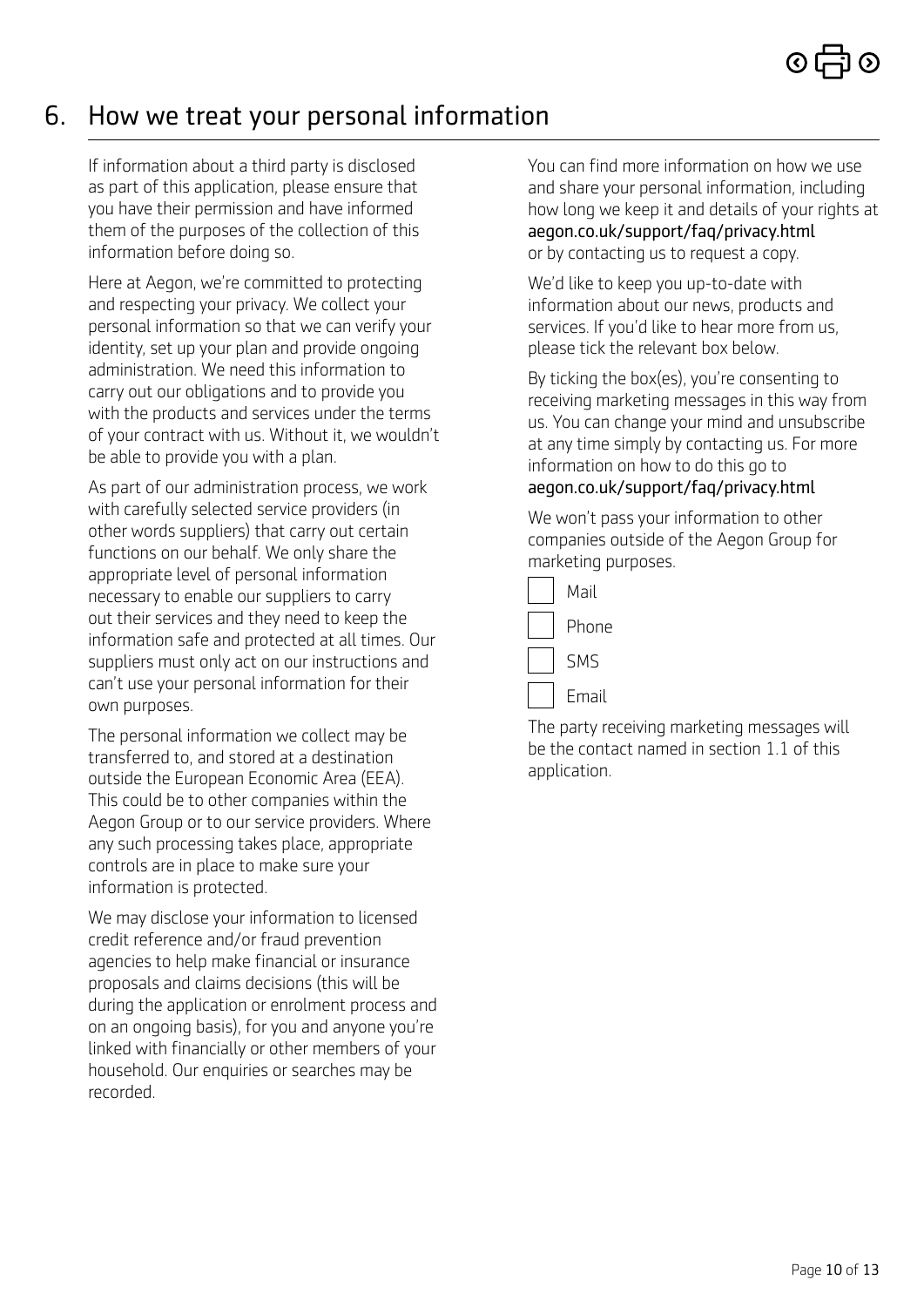# 7. Declaration

#### In this declaration:

'We', 'us' or 'our' refers to the directors or partners/members (for LLPs only) of the business named in section 1, and 'Aegon' refers to Aegon Investment Solutions Limited.

#### General declaration

Aegon relies on the information contained in the following documents as they form the basis of the contract between you and Aegon:

- The application
- These declarations and any other declarations made when applying for the Aegon GIA
- The first contract note
- The Aegon Retirement Choices terms and conditions

We confirm that we have had the opportunity to read these documents carefully (other than the first contract note which will be given to us in accordance with the Aegon Retirement Choices terms & conditions), along with the key features document, our personal illustration, key investor information documents and the declarations in this application, before completing this application process.

We confirm that we have had the opportunity to read the Aegon UK Retail Order Execution Policy and we agree to its terms.

We confirm that we are habitually resident in the United Kingdom and we are not citizens, residents or taxpayers of the United States.

We accept that Aegon has not and will not assess our suitability for the Aegon GIA or any investment decisions we make. This means we will not benefit from the protection of the Financial Conduct Authority's rules on assessing suitability in relation to Aegon.

#### We declare that:

We apply for the Aegon GIA and services outlined in the application and agree to be bound by the Aegon Retirement Choices terms and conditions.

We are 18 years of age or over.

If applicable, we agree to the re-registration of investments to be applied to this new Aegon GIA.

The information supplied in this application, and any supplementary forms related to it, including transactional data, is correct and complete to the best of our knowledge and belief. We will inform Aegon of any changes to the information provided in this application.

We are aware that it is a serious offence to knowingly provide false or misleading information on the application.

And confirm that, if we have not received face to face advice from an appointed adviser in connection with this application, we have received and had the opportunity to read the key features document, illustration, Key Investor Information Documents (KIIDs) and terms and conditions that are relevant to this application.

Where regulations allow, we nominate our appointed adviser to receive correspondence in relation to our investments. This instruction will remain in force unless our appointed adviser has informed Aegon that they wish for this correspondence to be sent directly to us, or we have informed you we no longer have an appointed adviser to whom Aegon can send these.

Any payment into the Aegon GIA, including contributions and transfers, will be placed in the cash facility. Thereafter, investments will be purchased in accordance with the investment instructions given by us or our appointed adviser.

We will provide details through self-certification of all countries in which we are resident for tax purposes. If we do not provide these details, we will be reportable to HM Revenue & Customs (HMRC) as undocumented.

Where required to under UK law, Aegon can share information about us and the Aegon GIA to HMRC, who will then share this information with tax authorities in the relevant countries and territories.

We declare that we are signing on behalf of the business named in section 1 and we have authority from all relevant parties named in this application to proceed and for electronic searches of all parties named in this application to be undertaken. We also declare that those same parties have been made aware of this declaration.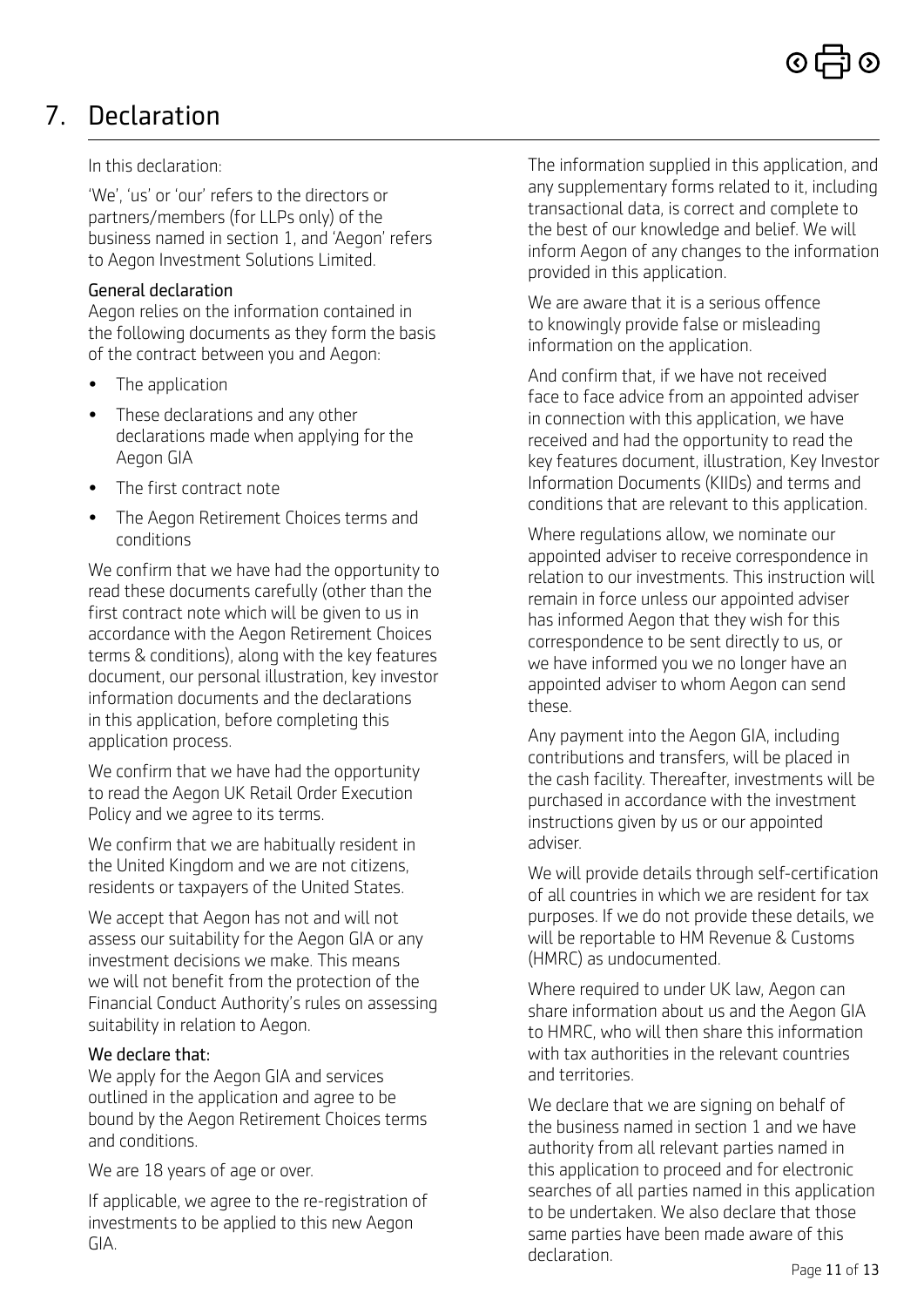# 7. Declaration continued

#### We authorise Aegon to:

Hold cash, subscriptions, investments, interest, dividends and any other rights or proceeds in respect of those investments and any other cash.

Arrange any transfer of an existing GIA held with a different provider to the Aegon GIA, as and when we request that Aegon do so.

Obtain details from the existing GIA provider(s) and authorise the giving of any such details to Aegon.

Accept investment and disinvestment instructions from our appointed adviser and to accept instructions from our appointed adviser with regard to all aspects of the running of the Aegon GIA.

Make any payments specified by us (including any adviser charge(s) to our appointed adviser) on our behalf from the Aegon GIA. We agree that these payments reflect the terms of the agreement we have entered into with our appointed adviser.

The contract note will confirm the actual amount of the payment that is deducted and paid to our appointed adviser. If we disagree with the payment then we must advise our appointed adviser of this. We agree that once any adviser charge has been deducted from our Aegon GIA, Aegon cannot return it to us and we will have to discuss any refund of the adviser charge direct with our adviser.

Only two directors or partners/members of the business named in section 1 need to sign this application. These will be the parties required to provide instructions in future such as requesting withdrawals. However, other directors or partners/members may wish to sign if they will provide instructions in future.

You should sign and date this form by typing your full name in the signature box below and typing the date in the date box. Your typed name in the signature box will be your signature. When you sign the form, by typing your name in this box, you are making the declarations and confirming that you wish to proceed with the instructions in this form.

#### First Director or Partner/Member Signature (type name here)





Second Director or Partner/Member Signature (type name here)



Date



Third Director or Partner/Member Signature (type name here)



Date



Fourth Director or Partner/Member Signature (type name here)



#### Date



Fifth Director or Partner/Member

Signature (type name here)